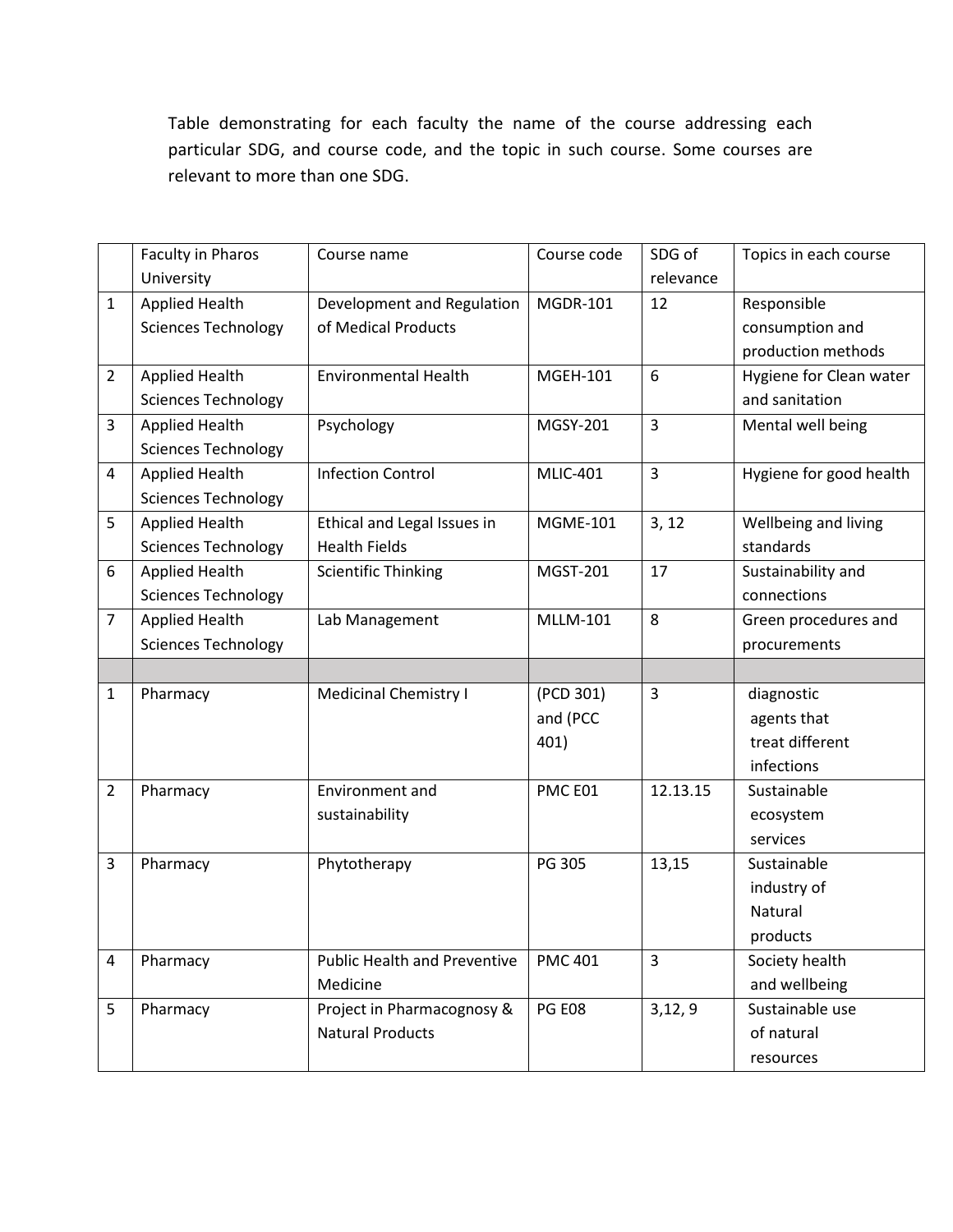| 6              | Pharmacy | <b>Nutrition &amp; Health</b> | PL 416         | 3, 2           | Combating                |
|----------------|----------|-------------------------------|----------------|----------------|--------------------------|
|                |          |                               |                |                | malnutrition,            |
|                |          |                               |                |                | Society health           |
|                |          |                               |                |                | and wellbeing            |
| $\overline{7}$ | Pharmacy | Pharmacotherapeutics for      | <b>PL E23</b>  | 10             | Wellbeing of             |
|                |          | <b>Special Population</b>     |                |                | special needs            |
|                |          |                               |                |                | population               |
| 8              | Pharmacy | <b>Public Health</b>          | PM 305         | $\overline{3}$ | Society health           |
|                |          |                               |                |                | and wellbeing            |
| 9              | Pharmacy | Home Health Care              | <b>PN E19</b>  | 3, 10          | Wellbeing of             |
|                |          |                               |                |                | women health             |
|                |          |                               |                |                | at home to               |
|                |          |                               |                |                | reduce                   |
|                |          |                               |                |                | inequalities             |
| 10             | Pharmacy | <b>Good Manufacturing</b>     | PPC E02        | 12, 9          | Responsible              |
|                |          | Practices                     |                |                | production               |
|                |          |                               |                |                | consumption              |
|                |          |                               |                |                | techniques in            |
|                |          |                               |                |                | pharmaceutical           |
|                |          |                               |                |                | industry                 |
| 11             | Pharmacy | First Aid and Basic Life      | <b>PLC 303</b> | $\overline{3}$ | Society health           |
|                |          | Support (BLS)                 |                |                | and wellbeing            |
| 12             | Pharmacy | <b>Natural Cosmetics</b>      | PGD E01        | 3,12           | Sustainable use          |
|                |          |                               |                |                | of natural               |
|                |          |                               |                |                | resources                |
| 13             | Pharmacy | Herbal medicine               | PGD E02        | 3.12           | Sustainable use          |
|                |          |                               |                |                | of natural               |
|                |          |                               |                |                | resources                |
| 14             | Pharmacy | Sustainability in             | PLD E03        | 3,12           | Sustainable use          |
|                |          | Therapeutics                  |                |                | of natural               |
|                |          |                               |                |                | resources                |
| 15             | Pharmacy | <b>Medicinal Chemistry II</b> | (PCD 302)      | $\overline{3}$ | pharmacological aspects  |
|                |          |                               | and (PCC       |                | of medicinal and         |
|                |          |                               | 403)           |                | pharmaceutical agents    |
|                |          |                               |                |                | that belong to different |
|                |          |                               |                |                | categories               |
| 16             | Pharmacy | Drug Design                   | (PCD 401)      | $\overline{3}$ | <b>Essentials of</b>     |
|                |          |                               | and (PCC       |                | pharmaceutical           |
|                |          |                               | E02)           |                | chemistry and            |
|                |          |                               |                |                | metabolism.              |
|                |          |                               |                |                | Development of           |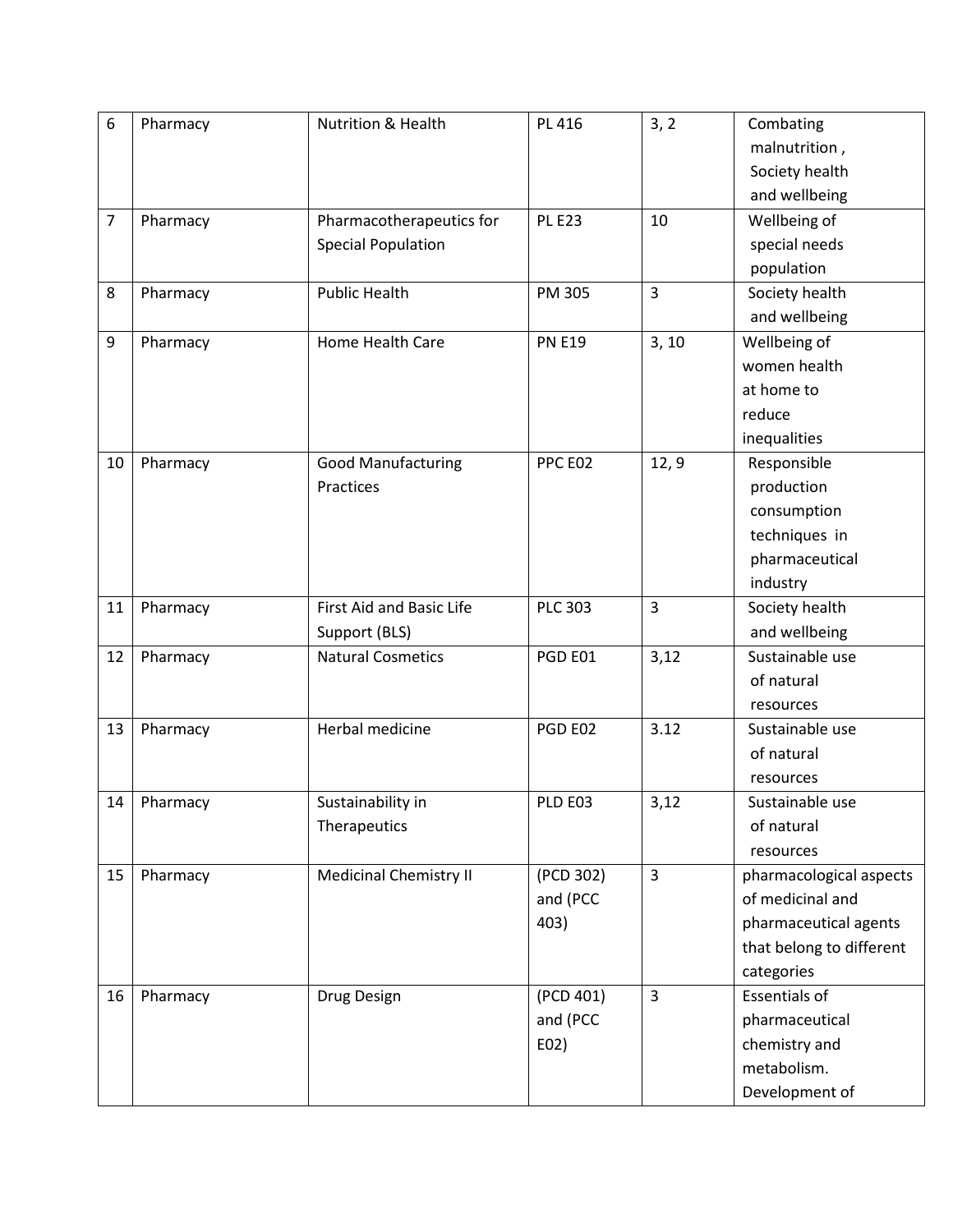|                |                         |                                                    |                |       | prodrugs, soft drugs,        |
|----------------|-------------------------|----------------------------------------------------|----------------|-------|------------------------------|
|                |                         |                                                    |                |       | hard drugs                   |
| 17             | Pharmacy                | Analysis of food & flavours                        | (PCD E02)      | 3     | classification of flavoring  |
|                |                         |                                                    | and (PCC       |       | agents and                   |
|                |                         |                                                    | E03)           |       | chemesthetic                 |
|                |                         |                                                    |                |       | compounds found in           |
|                |                         |                                                    |                |       | food, their chemistry        |
|                |                         |                                                    |                |       | and methods of analysis.     |
| 18             | Pharmacy                | <b>Instrumental Analysis</b>                       | (PCD 203)      | 6     | methods of water             |
|                |                         |                                                    |                |       | purification, the            |
|                |                         |                                                    |                |       | detection of impurities      |
|                |                         |                                                    |                |       |                              |
| 1              | Artificial Intelligence | <b>Bioinformatics Programming</b><br>and Scripting | <b>DS307</b>   | 3     | Medical data handing         |
| $\overline{2}$ | Artificial Intelligence | <b>Biomedical Imaging</b>                          | DS407          | 3     | Medical data handing         |
| 3              | Artificial Intelligence | Speech Recognition                                 | AI402          | 10    | <b>Education for special</b> |
|                |                         |                                                    |                |       | needs to reduce              |
|                |                         |                                                    |                |       | inequalities                 |
| 4              | Artificial Intelligence | Language Processing                                | AI407          | 10    | <b>Education for special</b> |
|                |                         |                                                    |                |       | needs to reduce              |
|                |                         |                                                    |                |       | inequalities                 |
|                |                         |                                                    |                |       |                              |
| 1              | Tourism                 | <b>Ethics and Human Rights</b>                     | <b>GEN 103</b> | 16    | Well being and living        |
|                |                         |                                                    |                |       | standards                    |
| 2              | Tourism                 | Consumer Behavior in                               | <b>THM 162</b> | 12    | Responsible                  |
|                |                         | Tourism and Hospitality                            |                |       | consumption and              |
|                |                         | (Elective)                                         |                |       | production methods           |
| 3              | Tourism                 | Legal Issues in Tourism and                        | <b>THM 245</b> | 16    | Tourism sustainability       |
|                |                         | Hospitality                                        |                |       | and legalities               |
| 4              | Tourism                 | Human Resource                                     | <b>THM 261</b> | 8     | Economic growth and          |
|                |                         | Management                                         |                |       | enterprises                  |
| 5              | Tourism                 | Industry Internship (1), (2),                      | HM 391, HM     | 8, 17 | Economic growth and          |
|                |                         | $(3)$ and $(4)$                                    | 392, HM 493,   |       | partnership with tourism     |
|                |                         |                                                    | and            |       | companies                    |
|                |                         |                                                    | HM 494         |       |                              |
| 6              | Tourism                 | Current issues in food                             | HM 336         | 3, 12 | Healthy food for             |
|                |                         | service (Elective)                                 |                |       | wellbeing, consumption       |
|                |                         |                                                    |                |       | reduction                    |
| 7              | Tourism                 | Safe Food Service                                  | HM 434         | 3,12  | Healthy food for             |
|                |                         | Management                                         |                |       | wellbeing, consumption       |
|                |                         |                                                    |                |       | reduction                    |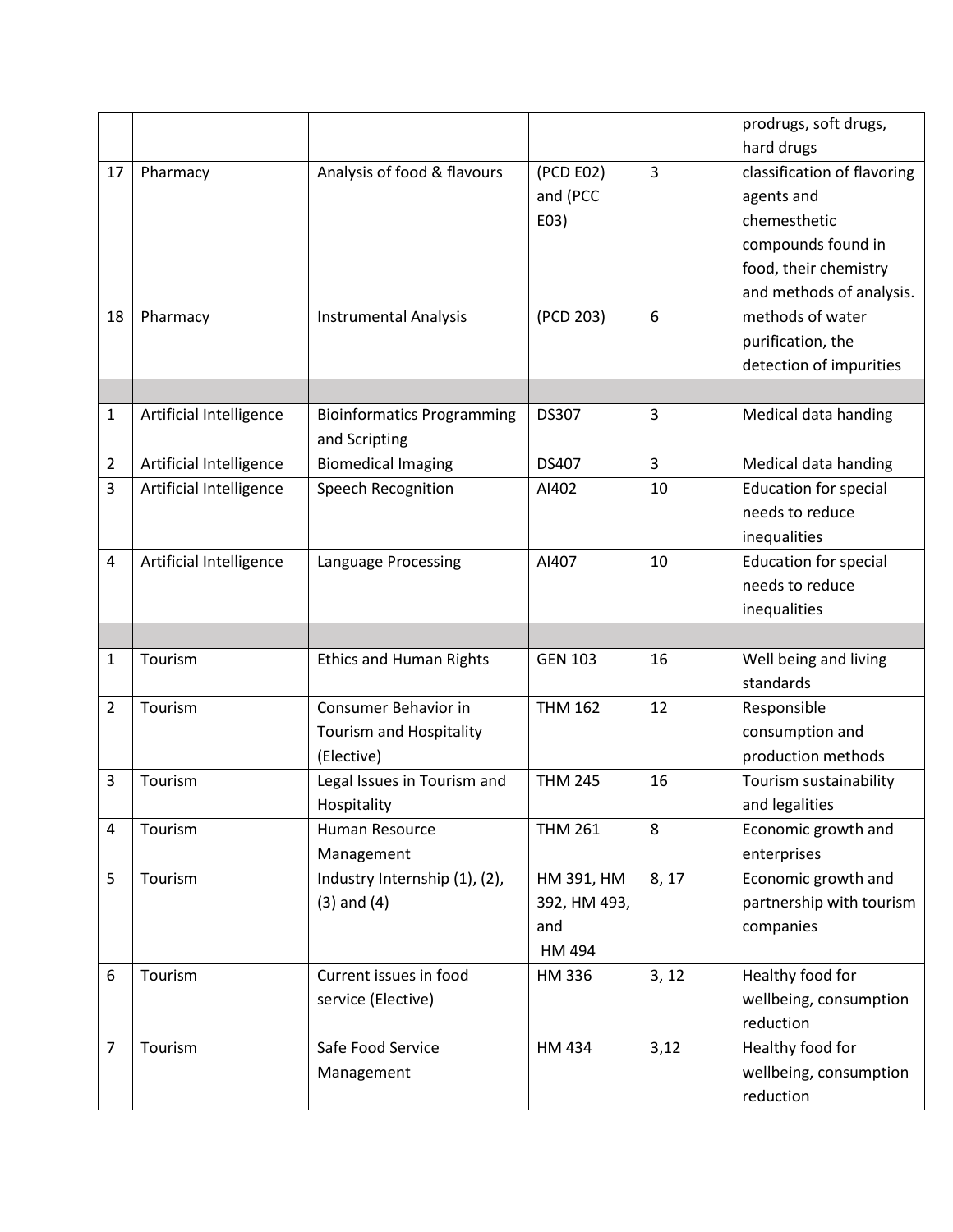| 8              | Tourism                 | Entrepreneurship in           |                   | 9.17    | Economic growth and      |
|----------------|-------------------------|-------------------------------|-------------------|---------|--------------------------|
|                |                         | Hospitality Industry          |                   |         | partnership with tourism |
|                |                         | (Elective)                    |                   |         | companies                |
| 9              | Tourism                 | Ecotourism                    | TM 371            | 15      | Protection of wildlife   |
| 10             | Tourism                 | <b>Tourism Transportation</b> | <b>TM 312</b>     | 13      | Co2 and emission         |
|                |                         |                               |                   |         | reduction                |
| 11             | Tourism                 | Tourism Impact and            | <b>TM 354</b>     | 15      | Conservation and         |
|                |                         | Sustainability                |                   |         | protected areas          |
|                |                         |                               |                   |         | management               |
|                |                         |                               |                   |         |                          |
| 1              | Dentistry               | Dental clinic management &    | CD 312            | 3,      | Human health             |
|                |                         | infection control             |                   |         | protection and control   |
|                |                         |                               |                   |         | of infection in dental   |
|                |                         |                               |                   |         | clinics                  |
|                |                         |                               |                   |         |                          |
| 1              | <b>Physical Therapy</b> | <b>Handicapped Sociology</b>  | <b>PTBA 104</b>   | 10      | Psychic changes and      |
|                |                         |                               |                   |         | social inclusion         |
| $\overline{2}$ | Physical Therapy        | <b>Public Health</b>          | <b>PTBA 216</b>   | 1, 3.10 | Good health of society   |
|                |                         |                               |                   |         | particularly for poor    |
| 3              | <b>Physical Therapy</b> | Psychology of Handicapped     | <b>PTBA 217</b>   | 3, 10   | Psychic problem and      |
|                |                         |                               |                   |         | treatment                |
| 4              | <b>Physical Therapy</b> | <b>Clinical Psychology</b>    | <b>PTBA 337</b>   | 3       | Treatment sessions of    |
|                |                         |                               |                   |         | Psychic patients         |
| 5              | <b>Physical Therapy</b> | Woman Health Physical         | <b>PTWH 446</b>   | 3, 5,   | Women health and         |
|                |                         | Therapy                       |                   |         | treatment                |
| 6              | Physical Therapy        | Nutrition                     | <b>PTBA 570</b>   | 1,2     | Health food for balanced |
|                |                         |                               |                   |         | nutrition                |
| $\overline{7}$ | Arts and design         | Perception of the Visual      | G331              | 15      | Effect of nature on art  |
|                |                         | Environment                   |                   |         | and artists              |
|                |                         |                               |                   |         |                          |
| 1              | Mass communication      | <b>Electronic marketing</b>   | <b>PRAD (205)</b> | 8       | Introducing the concept  |
|                |                         |                               |                   |         | of e-marketing, market   |
|                |                         |                               |                   |         | definition and division, |
|                |                         |                               |                   |         |                          |
|                |                         |                               |                   |         | marketing environment,   |
|                |                         |                               |                   |         | and how to identify and  |
|                |                         |                               |                   |         | study consumer           |
|                |                         |                               |                   |         | behavior                 |
| $\overline{2}$ | Mass communication      | Propaganda and                | COM (405)         |         | examples of propaganda   |
|                |                         | psychological war             |                   |         | which was held during    |
|                |                         |                               |                   |         | the various wars and     |
|                |                         |                               |                   |         | conflicts                |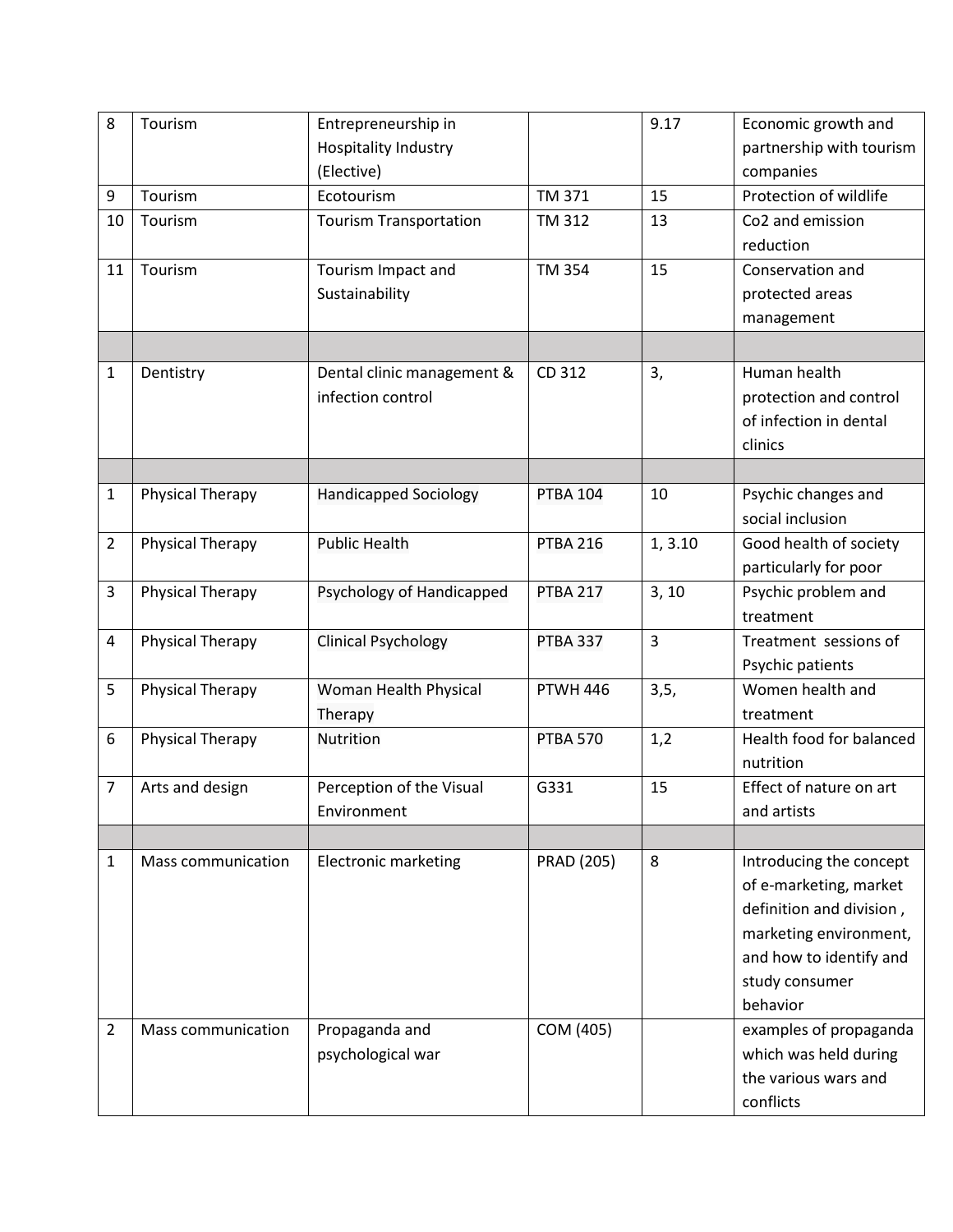| 1              | Law         | Property and Real Rights Law                     | LV 07         | 16     | Justice concepts and<br>human rights                                                                                                                                                                                           |
|----------------|-------------|--------------------------------------------------|---------------|--------|--------------------------------------------------------------------------------------------------------------------------------------------------------------------------------------------------------------------------------|
| $\overline{2}$ | Law         | Labor and social security law                    | LV 06         | 16,10  | Social security issues<br>and reduces inequalities                                                                                                                                                                             |
|                |             |                                                  |               |        |                                                                                                                                                                                                                                |
| $\mathbf{1}$   | Engineering | water and wastewater                             | <b>ES 401</b> | 6      | The<br>course<br>introduces<br>an<br>overview of Water<br>Supply Introduction<br>Definitions,<br>and<br>important Fields of<br>Environmental<br>Engineering,<br>Environmental<br>system, Waste cycles                          |
| $\mathbf{1}$   | Engineering | <b>Energy Systems</b>                            | <b>EE 271</b> | 7,12   | Studying the availability<br>of using PV arrays in<br>residential &<br>commercial areas                                                                                                                                        |
| $\overline{2}$ | Engineering | Material science                                 | EP 217        | 12     | This course introduces<br>the students to<br>Classification of<br>engineering materials,<br>atomic and molecular<br>structure. The course<br>focuses on polymer<br>properties and<br>modification for special<br>applications. |
| 3              | Engineering | Introduction to<br>environmental engineering     | EP 389        | 12, 13 | The course introduces<br>engineering aspect with<br>complete environmental<br>assessments of the<br>impacts                                                                                                                    |
| 4              | Engineering | Pollution control in<br>petrochemical industries | EP 392        | 13     | The course focuses on<br>emissions form<br>petrochemical<br>industries and<br>sustainable control<br>mechanisms                                                                                                                |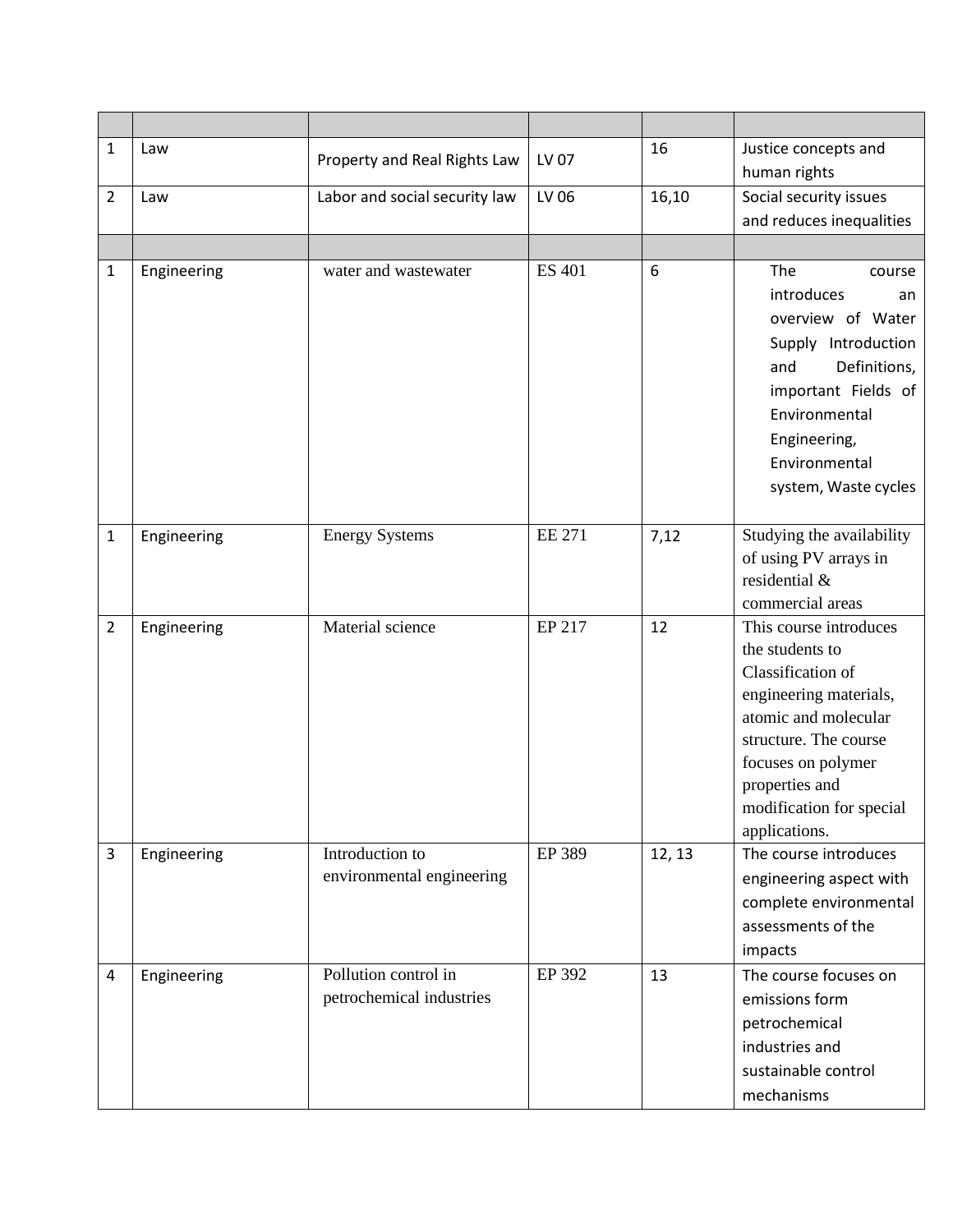| 6              | Engineering     | Water treatment                | EP 328        | 6              | This course introduces     |
|----------------|-----------------|--------------------------------|---------------|----------------|----------------------------|
|                |                 |                                |               |                | the students to Water      |
|                |                 |                                |               |                | chemical analysis, water   |
|                |                 |                                |               |                | treatment for different    |
|                |                 |                                |               |                | uses, Equipment design     |
|                |                 |                                |               |                | calculations               |
| $\overline{7}$ | Engineering     | Energy conservation            | EP 330        | $\overline{7}$ | Different methods of       |
|                |                 |                                |               |                | energy conservation:       |
|                |                 |                                |               |                | electrical energy          |
|                |                 |                                |               |                | conservation, lightening,  |
|                |                 |                                |               |                | energy saving, heat        |
|                |                 |                                |               |                | energy saving,             |
|                |                 |                                |               |                | insulation, reusing of hot |
|                |                 |                                |               |                | waste water                |
| 8              | Engineering     | Renewable energy and           | <b>EM 333</b> | 7, 11          | Different methods of       |
|                |                 | storage systems                |               |                | energy storage systems, :  |
|                |                 |                                |               |                | electrical energy          |
|                |                 |                                |               |                | lightening, energy         |
|                |                 |                                |               |                | saving, heat energy        |
|                |                 |                                |               |                | saving, insulation, solar  |
|                |                 |                                |               |                | energy, smart building,    |
|                |                 |                                |               |                | equipment design,          |
|                |                 |                                |               |                | sensors and computer-      |
|                |                 |                                |               |                | controlled processes.      |
|                |                 |                                |               |                |                            |
| 1              | <b>Business</b> | Islamic finance and            | <b>BF858</b>  | 16             | The course describes the   |
|                |                 | sustainability                 |               |                | sustainability of          |
|                |                 |                                |               |                | Financeing rules in        |
|                |                 |                                |               |                | Islam.                     |
| $\overline{2}$ | <b>Business</b> | <b>International Economics</b> | BF 636        | 8              | The course focuses on      |
|                |                 |                                |               |                | international economic     |
|                |                 |                                |               |                | relations and its          |
|                |                 |                                |               |                | sustainability             |
| 3              | <b>Business</b> | Corporate Finance              | <b>BF533</b>  | 8              | The course introduces      |
|                |                 |                                |               |                | the sustainable finance    |
|                |                 |                                |               |                | systems in corporates for  |
|                |                 |                                |               |                | entrepreneurs.             |
| 4              | <b>Business</b> | Business and society           | <b>BF 747</b> | 10             | The course discussed the   |
|                |                 |                                |               |                | relationship between       |
|                |                 |                                |               |                | business and society in    |
|                |                 |                                |               |                | terms of achieving         |
|                |                 |                                |               |                | equality through Social    |
|                |                 |                                |               |                | corporate responsibility   |